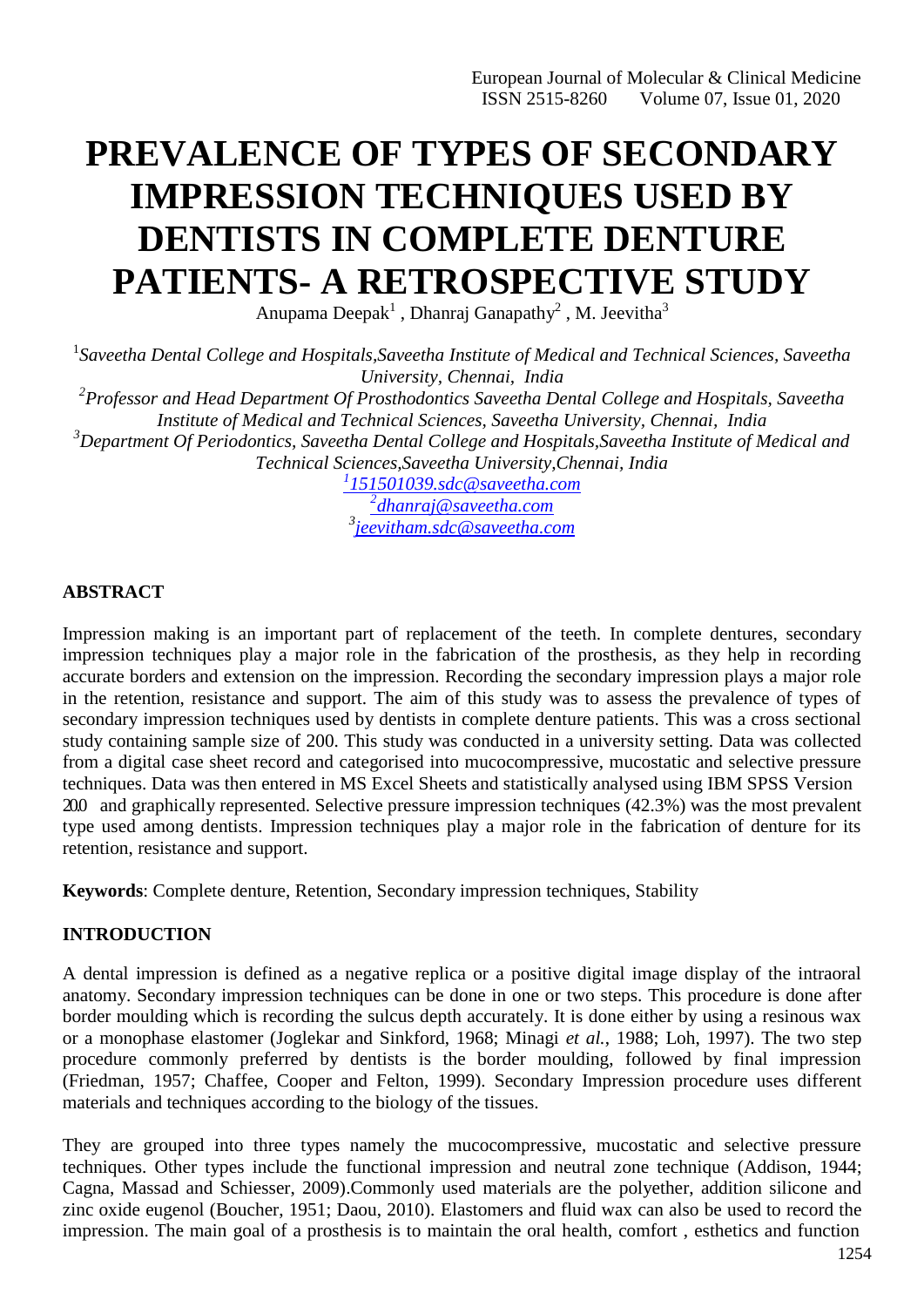[\(Bell, 1968\). I](https://paperpile.com/c/cZToIt/Jyf6)mpression procedure should be within the patients tolerable limits with the tissues [\(Drago,](https://paperpile.com/c/cZToIt/PA9O) [2003\).](https://paperpile.com/c/cZToIt/PA9O) Disinfection of the impression is necessary to remove all the blood stains and saliva from the patient's mouth and chemical disinfection is important (Jain *et al.*[, 2018\).](https://paperpile.com/c/cZToIt/jsEU)

The main factors that prevent the dislodgement of the denture is the retention and stability. This is directly related to patients compliance in wearing dentures.

## **Mucostatic Technique**

This technique records the mucosa in its static position. This requires no pressure against the tissues.

#### **Mucocompressive Technique**

This technique records the tissues in their functional form to achieve stability and occlusal function. This technique uses pressure and therefore can result in the resorptive changes in the tissues.

#### **Selective Pressure Technique**

This technique, unlike the other two, uses minimal pressure and the pressure varies on the denture base seat and transfers load only to the selected areas on the denture seat. Standardising the finger pressure is not possible. Hence, thixotropic material can be used for making impressions. This technique results in preserving the resiliency of mucosa, tissues and long trajectories. Therefore, final impression plays a major role in the fabrication of complete denture prosthesis.

Teeth selection plays a major role in the complete denture fabrication which is a major part of recording the smile line in completely edentulous patients. Studies have been conducted where the width of maxillary central incisor can be determined using the intraoral and extraoral factors which helps in teeth selection (Jyothi *et al.*[, 2017\).](https://paperpile.com/c/cZToIt/jmTW) Periodontal assessment of the patients is necessary in complete denture patients who are willing for fixed denture replacements whereas it is not necessarily needed in temporary partial denture patients [\(Rbds and Ganapathy, 2016\).](https://paperpile.com/c/cZToIt/SX1s) Secondary infections caused by staphylococcus aureus can be seen in complete denture patients who have poor oral health maintenance and prolonged infections can lead to cellulitis and other complications in the oral cavity [\(Selvan and Ganapathy, 2016;](https://paperpile.com/c/cZToIt/nDqQ%2BbFjb) [Vijayalakshmi and Ganapathy, 2016\)](https://paperpile.com/c/cZToIt/nDqQ%2BbFjb) Herbal products such as aloe vera are known for its anti inflammatory effects beside the topical and systemic drugs. Ayurveda is another traditional form of therapy used by people used in treating diseases [\(Subasree and Murthykumar, 2016; Bokadia, Priya and](https://paperpile.com/c/cZToIt/vVhT%2BJY37) [Ariga, 2018\). T](https://paperpile.com/c/cZToIt/vVhT%2BJY37)he oral and systemic health of the individual in assessing the type of treatment plan for the patient because implant supported overdentures require blood testing in checking the levels of hemoglobin for implant placement and the growth factor concentrated growth factors which helps in platelet aggregation in clotting. Anemia results in low hemoglobin and therefore the individual becomes systemically weak enough to accept the blood loss during the implant placement procedures [\(Malay,](https://paperpile.com/c/cZToIt/iC4o%2BYYYr) [Duraisamy and Brundha, 2018; Prakash, Ganapathy and Mallikarjuna, 2019\).](https://paperpile.com/c/cZToIt/iC4o%2BYYYr) Therefore the aim of the study was to determine the prevalence of secondary impression techniques used by dentists in CD patients.

# **MATERIALS AND METHODS**

## **Study Design**

This was a cross sectional study containing a sample size of 200 subjects. The study was conducted in a university setting. The pros of this study was the similar ethnicity and cons of the study were the geographic limitations, trends and other locations cannot be accessed. The time period of this study was from June 1, 2019 to April 1, 2020 and ethical approval was given by the ethics committee. This study was reviewed by 2 reviewers. There was no sorting process and all the data was included. The internal validity was the small sample size and external validity was the homogenisation and cross comparison.

#### **Data Collection and Tabulation**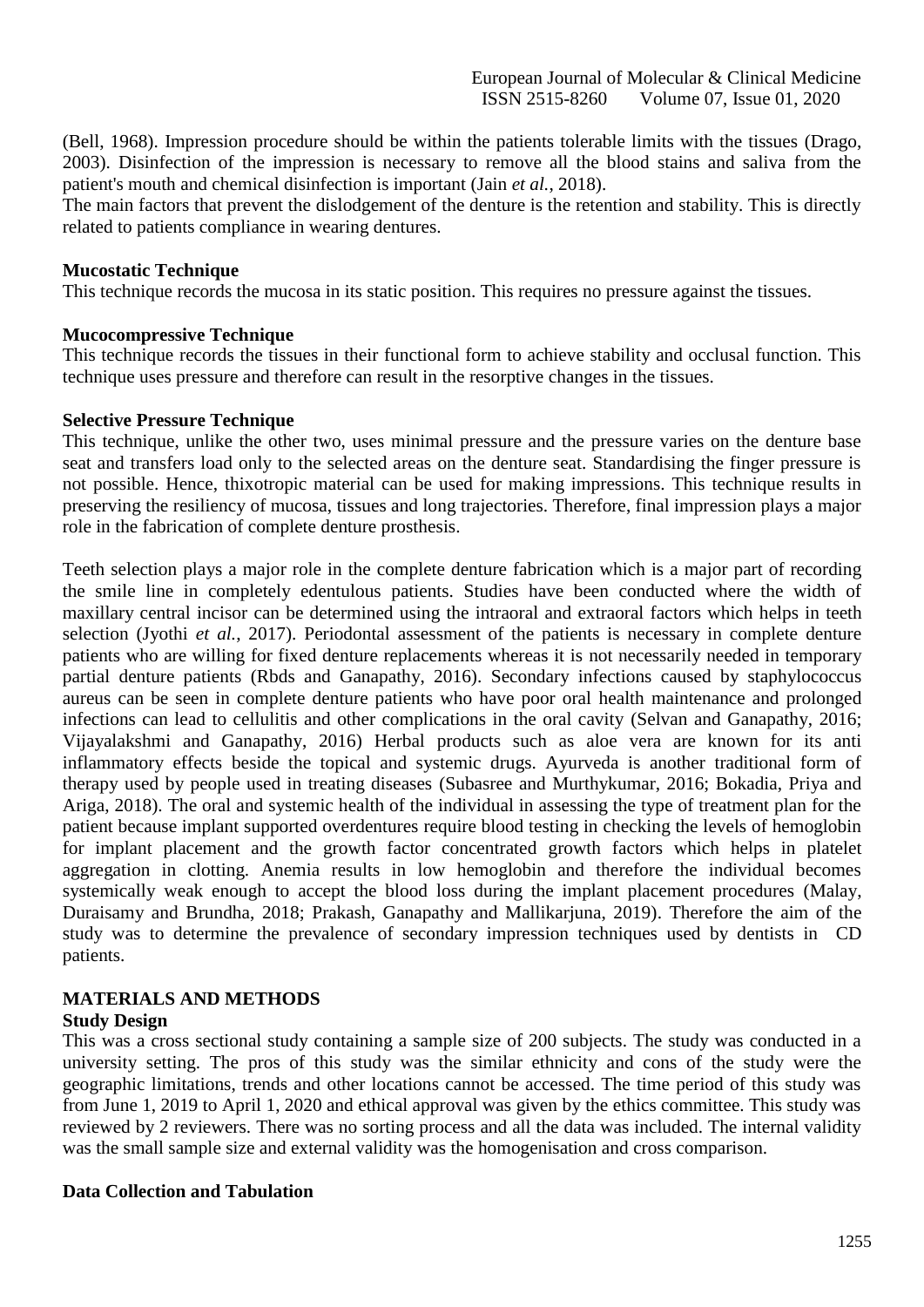Data was collected from a digital case sheet record. These data were then verified by one reviewer and coding was done in MS Excel Sheet. This data was then imported to SPSS for statistical analysis by variable definition process.

## **Analytics**

The data was then coded in MS Excel Sheet. The statistical tests used were the inferential tests (chi square test) and the descriptive statistics. Statistical software used was the SPSS by IBM. The independent variables were age and gender. The dependent variables were the types of secondary impression techniques - mucocompressive, mucostatic and selective pressure. Data was transferred to the host computer, where the analysis and graphical illustration were done by SPSS Version 20.0.

## **RESULTS AND DISCUSSION**

Majority of the subjects belonged to the 55-65 years age group (53.0%), whereas 47.0% of subjects belonged to the 66-80 years age group (Figure 1). Majority of the subjects were males (62.8%) followed by females (37.2%)(Figure 2). Selective pressure impression technique was more predominant (42.3%), followed by mucocompressive technique and mucostatic technique with 36.8% and 20.9% respectively (Figure 3). Mucostatic impression techniques (55.1%) were prevalent among the 55-65 years age groups, whereas selective pressure impression techniques (48.5%) were prevalent among the 66-80 years age groups. However, the 55-65 years age group had a higher percentage than other groups, this was not statistically significant (Pearson chi-square test,  $P=0.782$  ,  $P > 0.05$ ) (Figure 4). Selective pressure impression technique was predominant in males (69.7%), whereas, mucostatic impression technique was predominant in females (44.9%). However, selective pressure impression techniques had a higher percentage than other techniques, this was not statistically significant. (Pearson chi-square test; P=0.135 ,P >0.05) (Figure 5).

Secondary or final impression in a complete denture patient plays a major role in fabrication of the denture. Secondary impression is recorded generally with a wash material like zinc oxide eugenol or noneugenol impression paste. Light body elastomers can be used [\(van Noort, 2007\).](https://paperpile.com/c/cZToIt/Dxhs) Alginate should not be used as it is a bulk impression material and hence used only for recording the primary impression. A survey conducted in the UK suggested that zinc oxide eugenol was used by 42% whereas 39% preferred to use elastomers for impression making [\(Petropoulos and Rashedi, 2003\).](https://paperpile.com/c/cZToIt/ZBXz) Fixed partial dentures which are commonly done in replacement of missing teeth require tooth reduction which can lead to gingival damage during the gingival retraction techniques in impression making [\(Jain and Nallaswamy, 2018\).](https://paperpile.com/c/cZToIt/8V4a) Implant supported over dentures require the complete veneer crowns where there can be marginal discrepancy noted (Ganapathy *et al.*[, 2016; Jain, Ranganathan and Ganapathy, 2017\).](https://paperpile.com/c/cZToIt/L1TV%2B5e3t) Implant screws undergo surface modifications and the best type is the threaded type of implant design, but cement retained crown can undergo fatigue loss in due course of time (Ajay *et al.*[, 2017\).](https://paperpile.com/c/cZToIt/TCG4) Selective pressure techniques used were of 2 types-Bouchers technique and Halperians technique. In bouchers technique, 1mm relief area is given on the basal surface and the tray is trimmed short of 2mm from the sulcus. In Halperians technique, 1mm of relief is given in peripheral extensions of the custom tray [\(Behnoush and Vicki, 2003\).](https://paperpile.com/c/cZToIt/J7C0) The other techniques used resulted in compromised health of tissues whereas selective pressure technique had high prevalence among the dentists as they record the stress bearing areas under pressure and non stress bearing areas under minimum pressure and hence gained much importance. Relief areas are given using spacers, few of them are the Levin, Rudd and Morrow, Boucher, Sharry and they addicted the different spacer designs to provide space for impression material to flow through it. The complete denture secondary impression should be recorded to minimise the distortion of the ridge and border tissues, failure of which can result in poor retention and stability [\(Klein and Broner, 1985\).](https://paperpile.com/c/cZToIt/RXt7) Implant supported overdentures are also used in completely edentulous patients [\(Ganapathy, Kannan and Venugopalan, 2017;](https://paperpile.com/c/cZToIt/9bDY%2BJ4Ii) [Duraisamy](https://paperpile.com/c/cZToIt/9bDY%2BJ4Ii) *et al.*, 2019). Previously our team had conducted various research studies based on clinical trials over the past 5 years (Ashok *et al.*, 2014; Venugopalan *et al.*[, 2014; Ashok and Suvitha, 2016; Basha,](https://paperpile.com/c/cZToIt/Sgru%2BKjeK%2BzFSS%2BAFGh%2BtVYi) [Ganapathy and Venugopalan, 2018; Kannan and Venugopalan, 2018\).](https://paperpile.com/c/cZToIt/Sgru%2BKjeK%2BzFSS%2BAFGh%2BtVYi) This can be controlled by using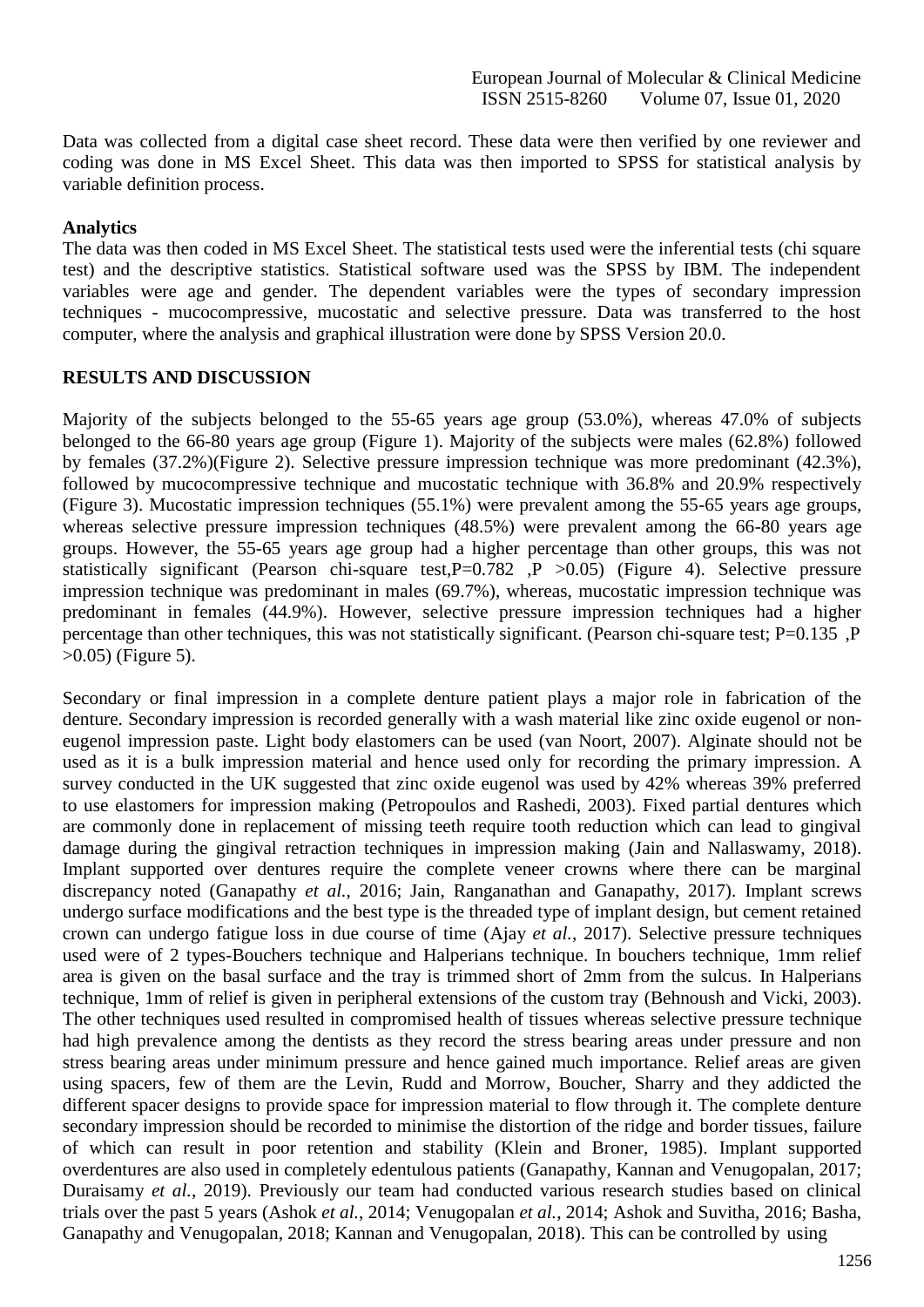fluoridated water and fluoridated toothpaste and regular dental checkups in order to reduce the caries progression [\(Kabilan](https://paperpile.com/c/cZToIt/UIRI) *et al.*, 2018).

## **CONCLUSION**

Major reasons for loss of teeth are due to high caries prevalence and poor oral health maintenance by the patient. Within the limitations of this study being the geographic limitations, future scope of this study, we aim in achieving the objectives of retention, stability, esthetics, support and preservation of the ridge by accurate recording of the impression. Therefore, it can be concluded that the most accepted theory is the selective pressure impression technique, as it helps in displacing the ability of supporting tissues and transferring load over selected areas of the denture seat.

## **AUTHOR CONTRIBUTIONS**

Author 1 (Anupama Deepak) carried out the retrospective study by collecting data and drafted the manuscript after performing the necessary statistical analysis. Author 2 and 3 (Dhanraj and M. Jeevitha) aided in the conception of the topic, participated in the study design, statistical analysis and supervised in preparation of the manuscript and helped in study design and coordinated in developing the manuscript. All the authors have equally contributed in developing the manuscript.

## **ACKNOWLEDGEMENT**

The authors would like to acknowledge the support rendered by The Department of Prosthodontics of Saveetha Dental College and Hospitals and the management for their constant assistance with the research.

## **REFERENCES**

- [1] [Addison, P. I. \(1944\) 'Mucostatic Impressions', The Journal of the American Dental Association,](http://paperpile.com/b/cZToIt/sWVf) [31\(13\), pp.](http://paperpile.com/b/cZToIt/sWVf) 941–946.
- [2] Ajay, R. et al. (2017) ['Effect of surface modifications on the retention of cement-retained implant](http://paperpile.com/b/cZToIt/TCG4) [crowns under fatigue loads: An In vitro study', Journal of Pharmacy And Bioallied Sciences, p.](http://paperpile.com/b/cZToIt/TCG4) [154. doi:](http://paperpile.com/b/cZToIt/TCG4) [10.4103/jpbs.jpbs\\_146\\_17.](http://paperpile.com/b/cZToIt/TCG4)
- [3] [Ashok, V. et al. \(2014\) 'Lip Bumper Prosthesis for an Acromegaly Patient: A Clinical Report', The](http://paperpile.com/b/cZToIt/Sgru) [Journal of Indian Prosthodontic Society, pp. 279–282. doi:](http://paperpile.com/b/cZToIt/Sgru) [10.1007/s13191-013-0339-6.](http://paperpile.com/b/cZToIt/Sgru)
- [4] [Ashok, V. and Suvitha, S. \(2016\) 'Awareness of all ceramic restoration in rural population',](http://paperpile.com/b/cZToIt/KjeK) [Research Journal of Pharmacy](http://paperpile.com/b/cZToIt/KjeK) and Technology, p. 1691. doi: [10.5958/0974-360x.2016.00340.1](http://paperpile.com/b/cZToIt/KjeK)[.](http://dx.doi.org/10.5958/0974-360x.2016.00340.1)
- [5] [Basha, F. Y. S., Ganapathy, D. and Venugopalan, S. \(2018\) 'Oral Hygiene Status among Pregnant](http://paperpile.com/b/cZToIt/zFSS) [Women', Research Journal of Pharmacy and Technology, p. 3099. doi:](http://paperpile.com/b/cZToIt/zFSS) [10.5958/0974-](http://dx.doi.org/10.5958/0974-360x.2018.00569.3) [360x.2018.00569.3.](http://dx.doi.org/10.5958/0974-360x.2018.00569.3)
- [6] [Behnoush, R. and Vicki, C. P. \(2003\) 'Current concepts for determining the posterior palatal seal in](http://paperpile.com/b/cZToIt/J7C0) [complete denture', J Proth](http://paperpile.com/b/cZToIt/J7C0) Dent.
- [7] [Bell, D. H. \(1968\) 'Problems in complete denture treatment', The Journal of Prosthetic Dentistry,](http://paperpile.com/b/cZToIt/Jyf6) [pp. 550–560. doi:](http://paperpile.com/b/cZToIt/Jyf6) [10.1016/0022-3913\(68\)90255-2](http://paperpile.com/b/cZToIt/Jyf6)[.](http://dx.doi.org/10.1016/0022-3913(68)90255-2)
- [8] [Bokadia, G. S., Priya, J. and Ariga, P. \(2018\) 'A systematic review on cancer therapy in ayurveda',](http://paperpile.com/b/cZToIt/JY37) of Pharmaceutical …. [pdfs.semanticscholar.org.](http://paperpile.com/b/cZToIt/JY37) Available at[:](http://paperpile.com/b/cZToIt/JY37) [https://pdfs.semanticscholar.org/4826/402a2fe9968a5aa082b955b2ddb22e514952.pdf.](https://pdfs.semanticscholar.org/4826/402a2fe9968a5aa082b955b2ddb22e514952.pdf)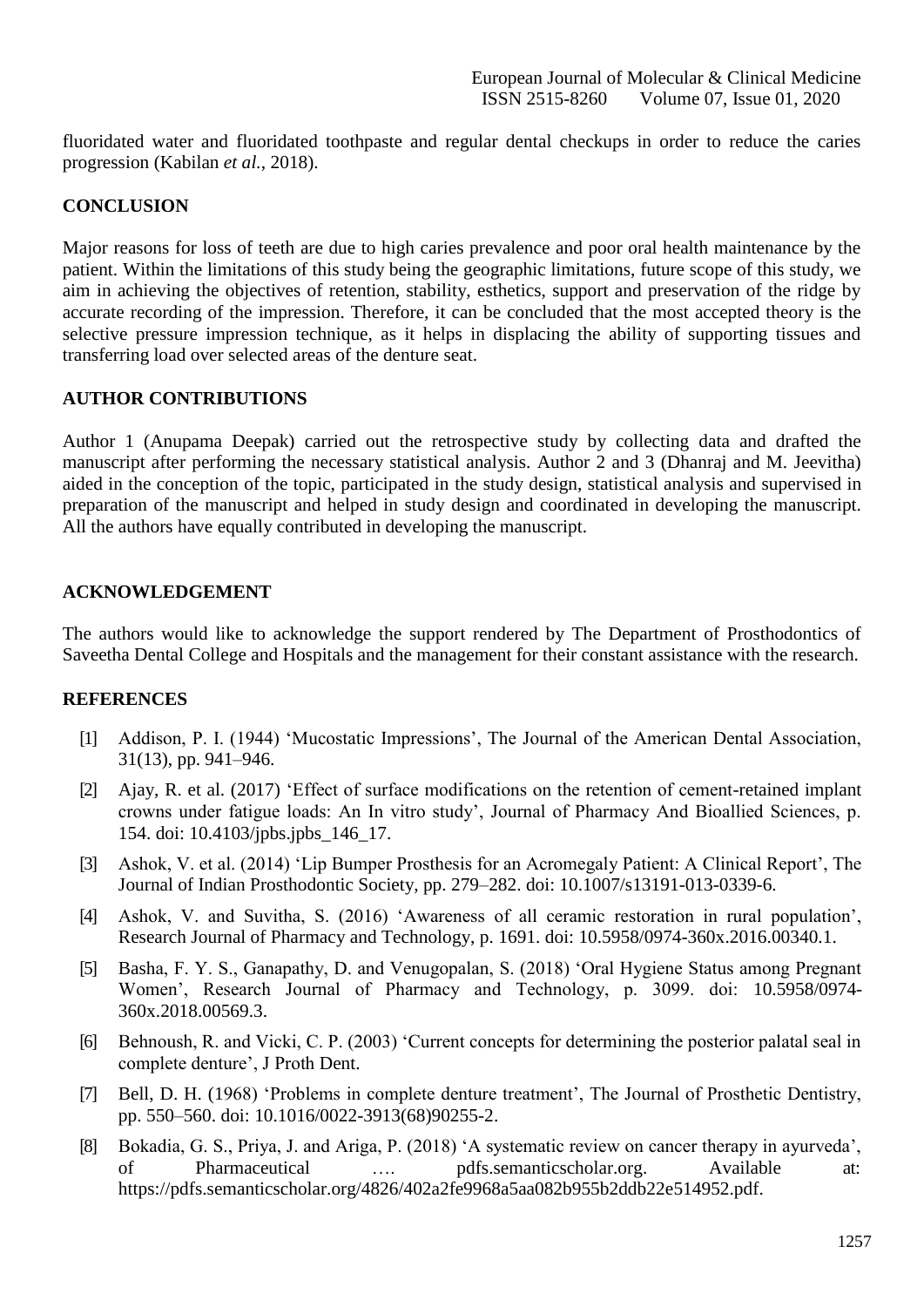- [9] [Boucher, C. O. \(1951\) 'A critical analysis of mid-century impression techniques for full dentures',](http://paperpile.com/b/cZToIt/GWd3) [The Journal of prosthetic dentistry, 1\(4\), pp.](http://paperpile.com/b/cZToIt/GWd3) 472–491.
- [10] [Cagna, D. R., Massad, J. J. and Schiesser, F. J. \(2009\) 'The neutral zone revisited: from historical](http://paperpile.com/b/cZToIt/Ih5K) [concepts to modern application', The Journal of prosthetic dentistry, 101\(6\), pp.](http://paperpile.com/b/cZToIt/Ih5K) 405–412.
- [11] [Chaffee, N. R., Cooper, L. F. and Felton, D. A. \(1999\) 'A Technique for Border Molding](http://paperpile.com/b/cZToIt/NsqS) [Edentulous Impressions Using Vinyl Polysioxane Material', Journal of prosthodontics: official](http://paperpile.com/b/cZToIt/NsqS) [journal of the American College of Prosthodontists, 8\(2\), pp.](http://paperpile.com/b/cZToIt/NsqS) 129–134.
- [12] [Daou, E. E. \(2010\) 'The elastomers for complete denture impression: A review of the literature',](http://paperpile.com/b/cZToIt/7sXq) [The Saudi dental journal, 22\(4\), pp.](http://paperpile.com/b/cZToIt/7sXq) 153–160.
- [13] [Drago, C. J. \(2003\) 'A retrospective comparison of two definitive impression techniques and their](http://paperpile.com/b/cZToIt/PA9O) [associated postinsertion adjustments in complete denture prosthodontics', Journal of](http://paperpile.com/b/cZToIt/PA9O) [prosthodontics: official journal of the American College of Prosthodontists, 12\(3\), pp.](http://paperpile.com/b/cZToIt/PA9O) 192–197.
- [14] [Duraisamy, R. et al. \(2019\) 'Compatibility of Nonoriginal Abutments With Implants', Implant](http://paperpile.com/b/cZToIt/9bDY) [Dentistry, pp. 289–295. doi: 10.1097/id.0000000000000885](http://paperpile.com/b/cZToIt/9bDY)[.](http://dx.doi.org/10.1097/id.0000000000000885)
- [15] [Friedman, S. \(1957\) 'Edentulous impression procedures for maximum retention and stability', The](http://paperpile.com/b/cZToIt/MQ1w) [Journal of prosthetic dentistry. Elsevier, 7\(1\), pp.](http://paperpile.com/b/cZToIt/MQ1w) 14–26.
- [16] [Ganapathy, D. et al. \(2016\) 'Effect of Resin Bonded Luting Agents Influencing Marginal](http://paperpile.com/b/cZToIt/L1TV) [Discrepancy in All Ceramic Complete Veneer Crowns', Journal of clinical and diagnostic research:](http://paperpile.com/b/cZToIt/L1TV) [JCDR, 10\(12\), pp.](http://paperpile.com/b/cZToIt/L1TV) ZC67–ZC70.
- [17] [Ganapathy, D. M., Kannan, A. and Venugopalan, S. \(2017\) 'Effect of Coated Surfaces influencing](http://paperpile.com/b/cZToIt/J4Ii) [Screw Loosening in Implants: A Systematic Review and Meta-analysis', World Journal of](http://paperpile.com/b/cZToIt/J4Ii) [Dentistry, pp. 496–502. doi: 10.5005/jp-journals-10015-1493.](http://paperpile.com/b/cZToIt/J4Ii)
- [18] [Jain, A. R. et al. \(2018\) 'Determination of correlation of width of maxillary anterior teeth using](http://paperpile.com/b/cZToIt/jsEU) [extraoral and intraoral factors in Indian population: A systematic review', World J Dent, 9, pp. 68–](http://paperpile.com/b/cZToIt/jsEU) [75.](http://paperpile.com/b/cZToIt/jsEU)
- [19] Jain, A., Ranganathan, H. and [Ganapathy, D. \(2017\) 'Cervical and incisal marginal discrepancy in](http://paperpile.com/b/cZToIt/5e3t) [ceramic laminate veneering materials: A SEM analysis', Contemporary Clinical Dentistry, p. 272.](http://paperpile.com/b/cZToIt/5e3t) [doi:](http://paperpile.com/b/cZToIt/5e3t) [10.4103/ccd.ccd\\_156\\_17.](http://paperpile.com/b/cZToIt/5e3t)
- [20] [Jain, A. R. and Nallaswamy, D. \(2018\) 'Comparison](http://paperpile.com/b/cZToIt/8V4a) of gingival retraction produced by retractio[n](http://paperpile.com/b/cZToIt/8V4a) [cord and expasyl retraction systems-An in vivo study', Drug Invention Today, 10\(1\). Available at:](http://paperpile.com/b/cZToIt/8V4a) [https://www.researchgate.net/profile/Ashish\\_Jain52/publication/324168431\\_Comparison\\_of\\_gingi](https://www.researchgate.net/profile/Ashish_Jain52/publication/324168431_Comparison_of_gingival_retraction_produced_by_retraction_cord_and_expasyl_retraction_systems_-_An_in_vivo_study/links/5affd95a0f7e9be94bd7e3fc/Comparison-of-gingival-retraction-produced-by-retraction-cord-and-expasyl-retraction-systems-An-in-vivo-study.pdf) [val\\_retraction\\_produced\\_by\\_retraction\\_cord\\_and\\_expasyl\\_retraction\\_systems\\_-](https://www.researchgate.net/profile/Ashish_Jain52/publication/324168431_Comparison_of_gingival_retraction_produced_by_retraction_cord_and_expasyl_retraction_systems_-_An_in_vivo_study/links/5affd95a0f7e9be94bd7e3fc/Comparison-of-gingival-retraction-produced-by-retraction-cord-and-expasyl-retraction-systems-An-in-vivo-study.pdf) [\\_An\\_in\\_vivo\\_study/links/5affd95a0f7e9be94bd7e3fc/Comparison-of-gingival-retraction](https://www.researchgate.net/profile/Ashish_Jain52/publication/324168431_Comparison_of_gingival_retraction_produced_by_retraction_cord_and_expasyl_retraction_systems_-_An_in_vivo_study/links/5affd95a0f7e9be94bd7e3fc/Comparison-of-gingival-retraction-produced-by-retraction-cord-and-expasyl-retraction-systems-An-in-vivo-study.pdf)[produced-by-retraction-cord-and-expasyl-retraction-systems-An-in-vivo-study.pdf.](https://www.researchgate.net/profile/Ashish_Jain52/publication/324168431_Comparison_of_gingival_retraction_produced_by_retraction_cord_and_expasyl_retraction_systems_-_An_in_vivo_study/links/5affd95a0f7e9be94bd7e3fc/Comparison-of-gingival-retraction-produced-by-retraction-cord-and-expasyl-retraction-systems-An-in-vivo-study.pdf)
- [21] [Joglekar, A. P. and Sinkford, J. C. \(1968\) 'Impression procedure for problem mandibular](http://paperpile.com/b/cZToIt/4m6N) [completedentures', The Journal of the American Dental Association. Elsevier, 77\(6\), pp. 1303–](http://paperpile.com/b/cZToIt/4m6N) [1307.](http://paperpile.com/b/cZToIt/4m6N)
- [22] [Jyothi, S. et al. \(2017\) 'Periodontal Health Status of Three Different Groups Wearing Temporary](http://paperpile.com/b/cZToIt/jmTW) [Partial Denture', Research Journal of Pharmacy and Technology, p. 4339. doi:](http://paperpile.com/b/cZToIt/jmTW) [10.5958/0974-](http://dx.doi.org/10.5958/0974-360x.2017.00795.8) [360x.2017.00795.8.](http://dx.doi.org/10.5958/0974-360x.2017.00795.8)
- [23] [Kabilan, A. et al. \(2018\) 'Estimation of fluoride content in the drinking water in Chennai-A pilot](http://paperpile.com/b/cZToIt/UIRI) study', Drug Invention Today, 10(8). [Available](http://paperpile.com/b/cZToIt/UIRI) at[:](http://paperpile.com/b/cZToIt/UIRI) [http://search.ebscohost.com/login.aspx?direct=true&profile=ehost&scope=site&authtype=crawler](http://search.ebscohost.com/login.aspx?direct=true&profile=ehost&scope=site&authtype=crawler&jrnl=09757619&AN=130903191&h=xy9GLgA%2BOrxvUlBOFfeypPgnS9vJiMtOm8JLm1twE7dPHcyEvSop71c6tsJOid9jlU1XP%2BkIBsApi%2F7NzJQ4%2FA%3D%3D&crl=c) [&jrnl=09757619&AN=130903191&h=xy9GLgA%2BOrxvUlBOFfeypPgnS9vJiMtOm8JLm1twE](http://search.ebscohost.com/login.aspx?direct=true&profile=ehost&scope=site&authtype=crawler&jrnl=09757619&AN=130903191&h=xy9GLgA%2BOrxvUlBOFfeypPgnS9vJiMtOm8JLm1twE7dPHcyEvSop71c6tsJOid9jlU1XP%2BkIBsApi%2F7NzJQ4%2FA%3D%3D&crl=c) [7dPHcyEvSop71c6tsJOid9jlU1XP%2BkIBsApi%2F7NzJQ4%2FA%3D%3D&crl=c.](http://search.ebscohost.com/login.aspx?direct=true&profile=ehost&scope=site&authtype=crawler&jrnl=09757619&AN=130903191&h=xy9GLgA%2BOrxvUlBOFfeypPgnS9vJiMtOm8JLm1twE7dPHcyEvSop71c6tsJOid9jlU1XP%2BkIBsApi%2F7NzJQ4%2FA%3D%3D&crl=c)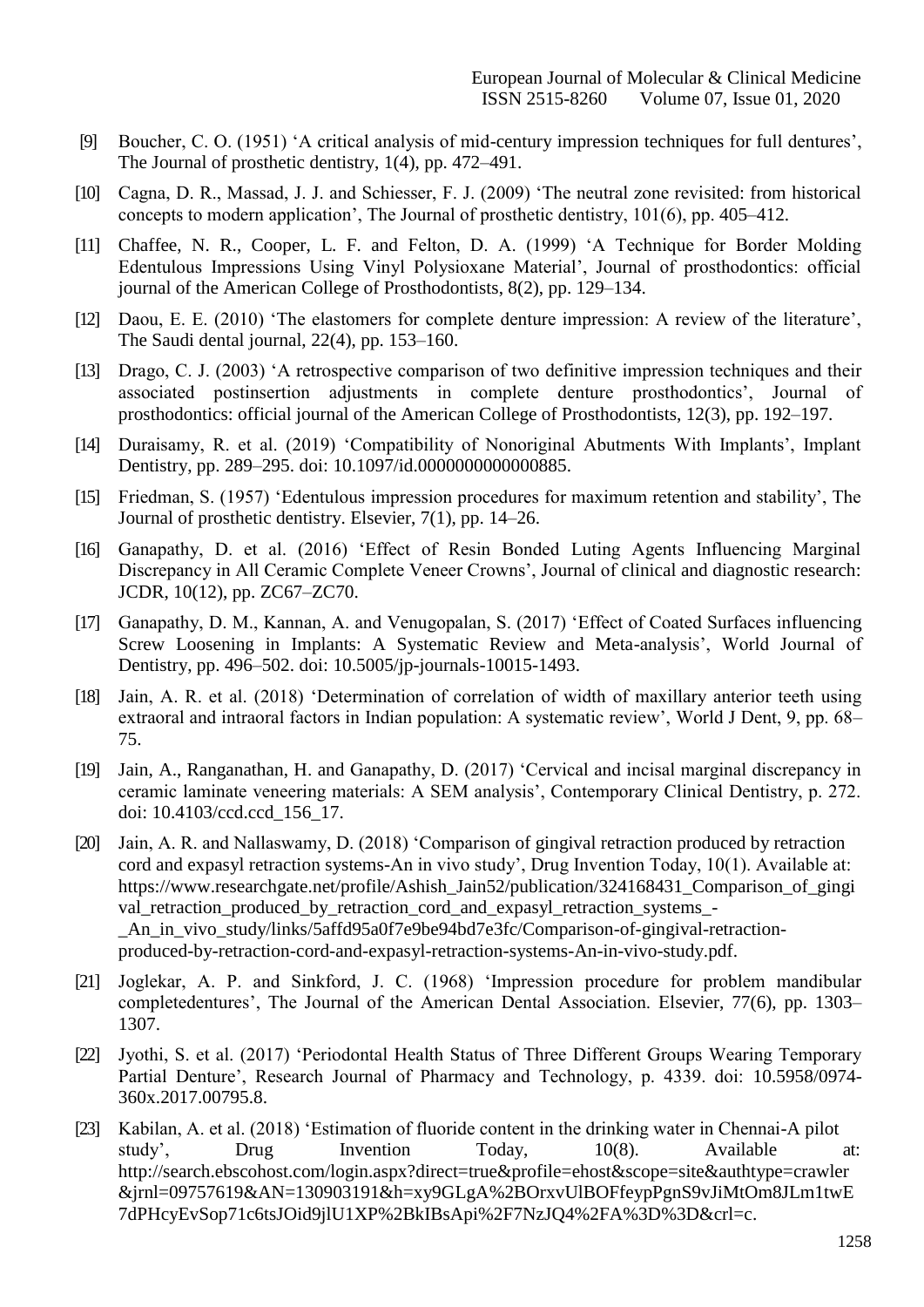- [24] [Kannan, A. and Venugopalan, S. \(2018\) 'A systematic review on the effect of use of impregnated](http://paperpile.com/b/cZToIt/AFGh) [retraction cords on gingiva', Research Journal of Pharmacy and Technology, p. 2121. doi:](http://paperpile.com/b/cZToIt/AFGh) [10.5958/0974-360x.2018.00393.1.](http://dx.doi.org/10.5958/0974-360x.2018.00393.1)
- [25] [Klein, I. E. and Broner, A. S. \(1985\) 'Complete denture secondary impression technique to](http://paperpile.com/b/cZToIt/RXt7) [minimize distortion of ridge and border tissues', The Journal of Prosthetic Dentistry, pp. 660–664.](http://paperpile.com/b/cZToIt/RXt7) [doi:](http://paperpile.com/b/cZToIt/RXt7) [10.1016/0022-3913\(85\)90245-8.](http://paperpile.com/b/cZToIt/RXt7)
- [26] [Loh, P. L. \(1997\) 'An alternative for making master impressions for complete dentures', Journal of](http://paperpile.com/b/cZToIt/3faZ) [the American Dental Association , 128\(10\), pp.](http://paperpile.com/b/cZToIt/3faZ) 1436–1437.
- [27] [Malay, K. K., Duraisamy, R. and Brundha, M. P. \(2018\) 'Awareness regarding anemia among 1st](http://paperpile.com/b/cZToIt/iC4o) [year dental undergraduate students', Invention Today. search.ebscohost.com. Available at:](http://paperpile.com/b/cZToIt/iC4o) [http://search.ebscohost.com/login.aspx?direct=true&profile=ehost&scope=site&authtype=crawler](http://search.ebscohost.com/login.aspx?direct=true&profile=ehost&scope=site&authtype=crawler&jrnl=09757619&AN=130903213&h=6IXGXY2FNBcKId5DHNd2dXCfxQJr%2BzLQ09XGxxxBIbvGS1xdIHRzzZ6fYcY3h1vs3IDexIiUCaAeQcyAj0uKKQ%3D%3D&crl=c) [&jrnl=09757619&AN=130903213&h=6IXGXY2FNBcKId5DHNd2dXCfxQJr%2BzLQ09XGxxx](http://search.ebscohost.com/login.aspx?direct=true&profile=ehost&scope=site&authtype=crawler&jrnl=09757619&AN=130903213&h=6IXGXY2FNBcKId5DHNd2dXCfxQJr%2BzLQ09XGxxxBIbvGS1xdIHRzzZ6fYcY3h1vs3IDexIiUCaAeQcyAj0uKKQ%3D%3D&crl=c) [BIbvGS1xdIHRzzZ6fYcY3h1vs3IDexIiUCaAeQcyAj0uKKQ%3D%3D&crl=c.](http://search.ebscohost.com/login.aspx?direct=true&profile=ehost&scope=site&authtype=crawler&jrnl=09757619&AN=130903213&h=6IXGXY2FNBcKId5DHNd2dXCfxQJr%2BzLQ09XGxxxBIbvGS1xdIHRzzZ6fYcY3h1vs3IDexIiUCaAeQcyAj0uKKQ%3D%3D&crl=c)
- [28] [Minagi, S. et al. \(1988\) 'Concept and technique for making an accurate final impression for](http://paperpile.com/b/cZToIt/WTj9) [complete dentures using a thixotropic impression material', The International journal of](http://paperpile.com/b/cZToIt/WTj9) [prosthodontics, 1\(2\), pp.](http://paperpile.com/b/cZToIt/WTj9) 149–152.
- [29] [van Noort, R. \(2007\) Introduction to Dental Materials.](http://paperpile.com/b/cZToIt/Dxhs) Mosby/Elsevier.
- [30] [Petropoulos, V. C. and Rashedi, B. \(2003\) 'Current concepts and techniques in complete denture](http://paperpile.com/b/cZToIt/ZBXz) [final impression procedures', Journal of prosthodontics: official journal of the American College of](http://paperpile.com/b/cZToIt/ZBXz) [Prosthodontists, 12\(4\), pp.](http://paperpile.com/b/cZToIt/ZBXz) 280–287.
- [31] [Prakash, M. S., Ganapathy, D. M. and Mallikarjuna, A. V. \(2019\) 'Knowledge awareness practice](http://paperpile.com/b/cZToIt/YYYr) [survey on awareness of concentrated growth factor among dentists', Drug Invention Today, 11\(3\).](http://paperpile.com/b/cZToIt/YYYr) [Available](http://paperpile.com/b/cZToIt/YYYr) at:  $\alpha$ [http://search.ebscohost.com/login.aspx?direct=true&profile=ehost&scope=site&authtype=crawler](http://search.ebscohost.com/login.aspx?direct=true&profile=ehost&scope=site&authtype=crawler&jrnl=09757619&AN=135479089&h=BiFvGulv%2FGdPdi%2FSLnXPfv8v%2BrcrhUWLdvOurYsFrwLfdIoOzTHTJLgYpnVuQr6QfGXt01lQPTOmypcShsj0BQ%3D%3D&crl=c) [&jrnl=09757619&AN=135479089&h=BiFvGulv%2FGdPdi%2FSLnXPfv8v%2BrcrhUWLdvOur](http://search.ebscohost.com/login.aspx?direct=true&profile=ehost&scope=site&authtype=crawler&jrnl=09757619&AN=135479089&h=BiFvGulv%2FGdPdi%2FSLnXPfv8v%2BrcrhUWLdvOurYsFrwLfdIoOzTHTJLgYpnVuQr6QfGXt01lQPTOmypcShsj0BQ%3D%3D&crl=c) [YsFrwLfdIoOzTHTJLgYpnVuQr6QfGXt01lQPTOmypcShsj0BQ%3D%3D&crl=c.](http://search.ebscohost.com/login.aspx?direct=true&profile=ehost&scope=site&authtype=crawler&jrnl=09757619&AN=135479089&h=BiFvGulv%2FGdPdi%2FSLnXPfv8v%2BrcrhUWLdvOurYsFrwLfdIoOzTHTJLgYpnVuQr6QfGXt01lQPTOmypcShsj0BQ%3D%3D&crl=c)
- [32] [Rbds, H. and Ganapathy, D. \(2016\) 'Disinfection of dental impression-A current overview'.](http://paperpile.com/b/cZToIt/SX1s) [Available at:](http://paperpile.com/b/cZToIt/SX1s) [http://search.proquest.com/openview/9cf7f1ff907efe2b19bdd339ad79deb1/1?pq](http://search.proquest.com/openview/9cf7f1ff907efe2b19bdd339ad79deb1/1?pq-origsite=gscholar&cbl=54977)[origsite=gscholar&cbl=54977.](http://search.proquest.com/openview/9cf7f1ff907efe2b19bdd339ad79deb1/1?pq-origsite=gscholar&cbl=54977)
- [33] [Selvan, S. R. and Ganapathy, D. \(2016\) 'Efficacy of fifth generation cephalosporins against](http://paperpile.com/b/cZToIt/nDqQ) [methicillin-resistant Staphylococcus aureus-A review', Research Journal of Pharmacy and](http://paperpile.com/b/cZToIt/nDqQ) [Technology. A & V Publications, 9\(10\), pp.](http://paperpile.com/b/cZToIt/nDqQ) 1815–1818.
- [34] [Subasree, S. and Murthykumar, K. \(2016\) 'Effect of Aloe Vera in Oral Health-A Review', Journal](http://paperpile.com/b/cZToIt/vVhT) of pharmacy research. [indianjournals.com.](http://paperpile.com/b/cZToIt/vVhT) Available at[:](http://paperpile.com/b/cZToIt/vVhT) [http://www.indianjournals.com/ijor.aspx?target=ijor:rjpt&volume=9&issue=5&article=028.](http://www.indianjournals.com/ijor.aspx?target=ijor%3Arjpt&volume=9&issue=5&article=028)
- [35] [Venugopalan, S. et al. \(2014\) 'Magnetically retained silicone facial prosthesis', Nigerian Journal of](http://paperpile.com/b/cZToIt/tVYi) [Clinical Practice, p. 260. doi:](http://paperpile.com/b/cZToIt/tVYi) [10.4103/1119-3077.127575](http://paperpile.com/b/cZToIt/tVYi)[.](http://dx.doi.org/10.4103/1119-3077.127575)
- [36] [Vijayalakshmi, B. and Ganapathy, D. \(2016\) 'Medical management of cellulitis', Research Journal](http://paperpile.com/b/cZToIt/bFjb) [of Pharmacy and Technology. A & V Publications, 9\(11\), pp.](http://paperpile.com/b/cZToIt/bFjb) 2067–2070.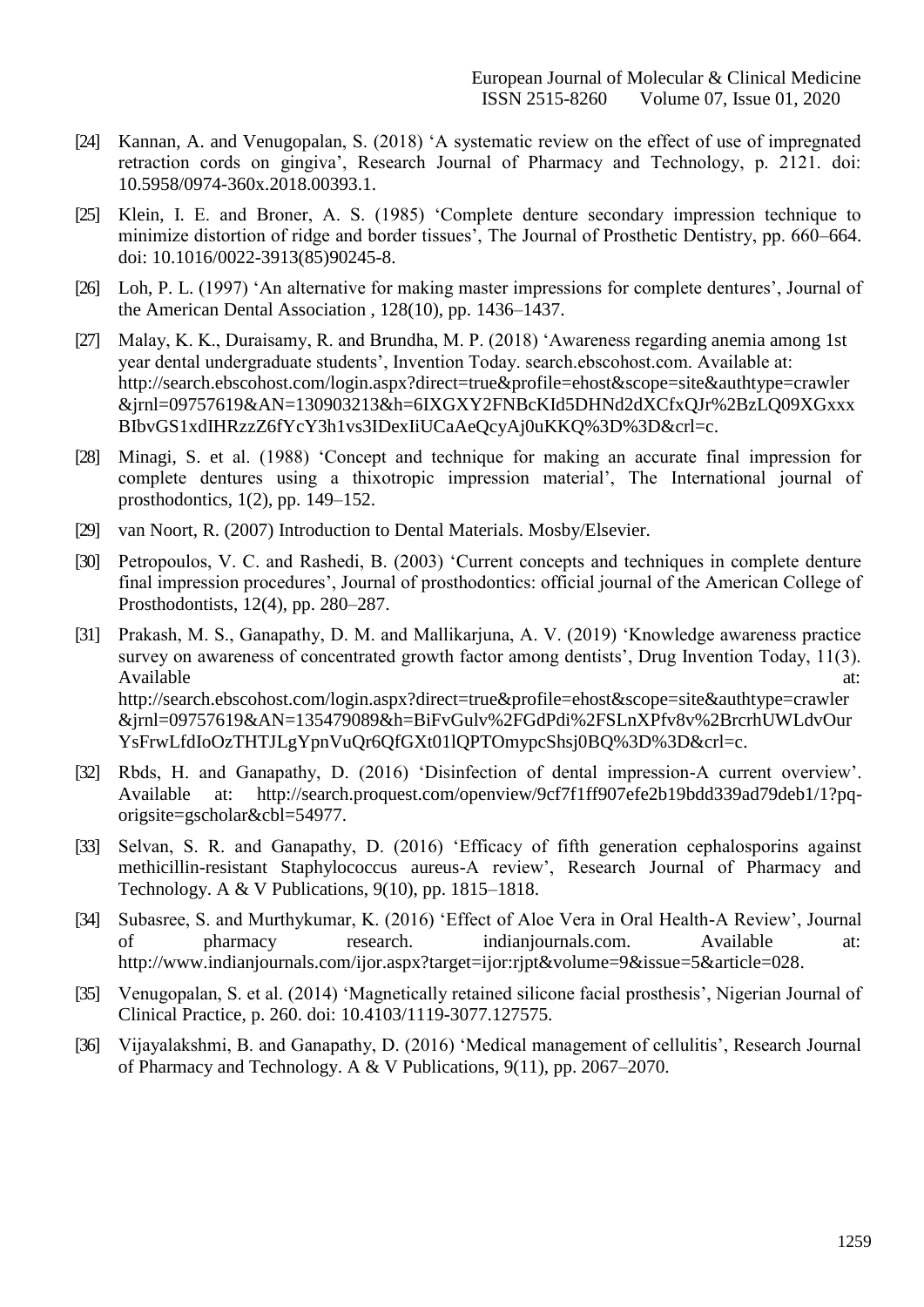

Figure 1: Bar chart represents the study subjects based on Age, where X-axis represents age groups of the subjects and Y-axis represents the number of patients in percentage. Majority of the subjects (53.0%) belonged to the 55-65 years age group (blue) whereas 47.0% of subjects belonged to the 66-80 years age group (red).



Figure 2: Bar chart represents the study subjects based on Gender, with the X-axis representing the gender of the subjects and Y-axis representing the number of patients in percentage. Majority of the subjects were males (62.8%) followed by females (37.2%) .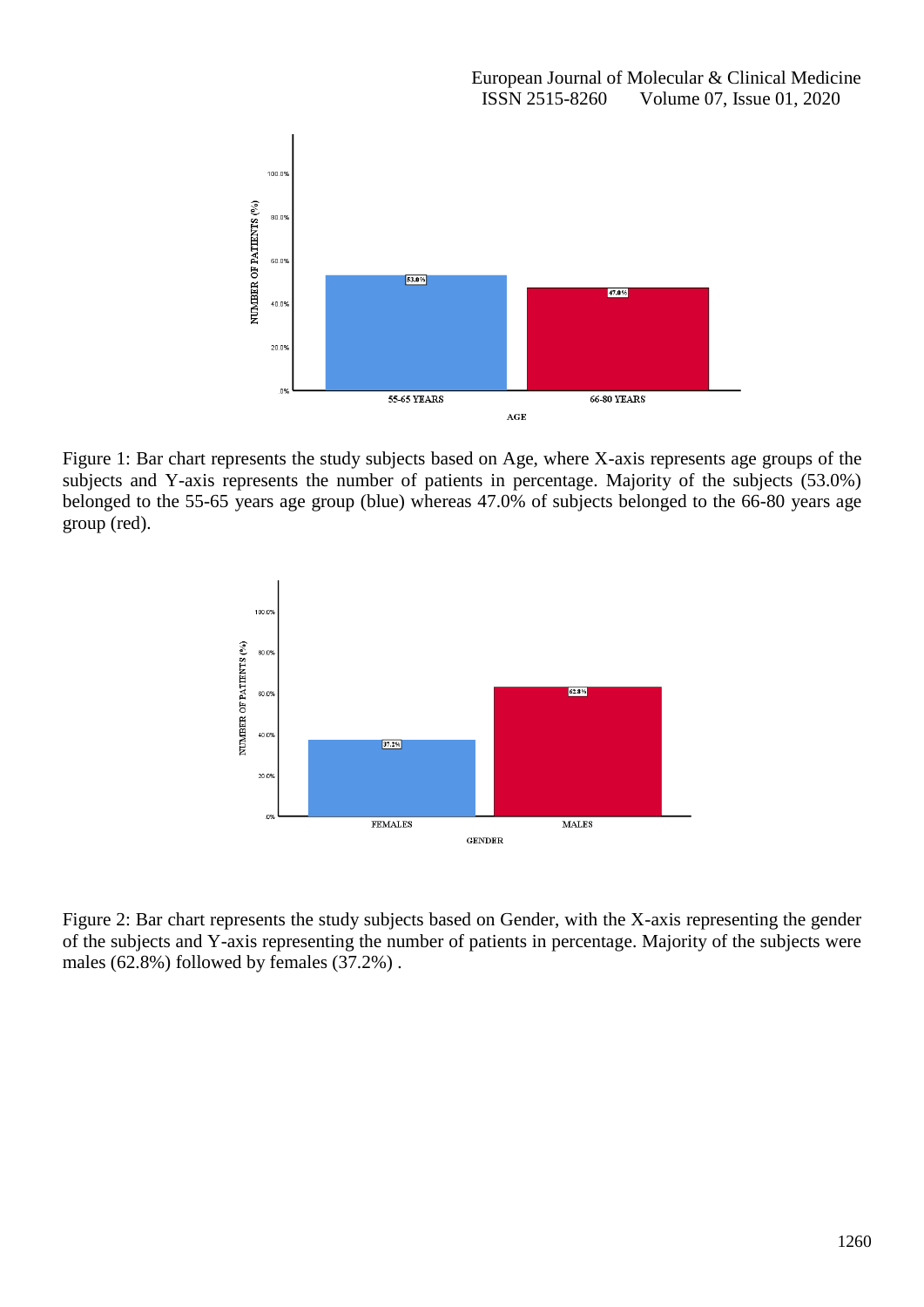

Figure 3: Bar chart represents study subjects based on secondary impression techniques, with X-axis representing the secondary impression techniques and Y-axis representing the number of patients in percentage. Selective pressure technique (42.3%) was more predominant (green), followed by mucocompressive technique (blue) (36.8%) and mucostatic technique (red) (20.9%).



Figure 4**:** Bar chart represents association between Age and secondary impression techniques. X-axis represents the age groups of the subjects and Y-axis represents the number of patients in percentage. Mucostatic impression techniques (55.1%) were prevalent among the 55-65 years age groups (red), whereas selective pressure impression techniques (48.5%) were prevalent among the 66-80 years age groups (green) with a Pearson chi-square test value,  $P=0.782$ , P  $>0.05$ , which was not statistically significant, which means there was no significant association between age and the type of secondary impression techniques used.